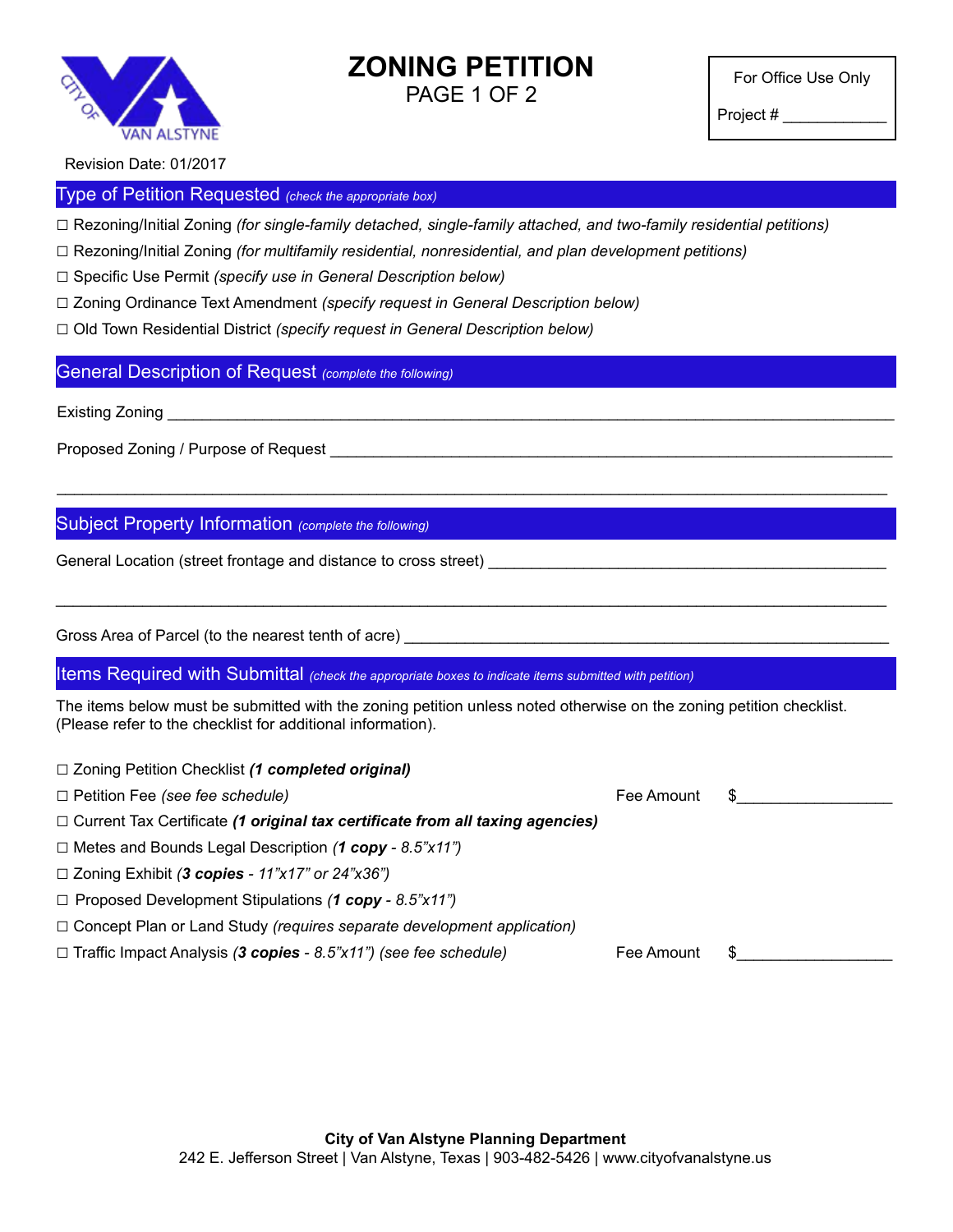## **ZONING PETITION**

PAGE 2 OF 2

For Office Use Only

Project # \_\_\_\_\_\_\_\_\_\_\_\_

| Owner and Authorization (sign and notarize)        |                                                                                                                                                                                                                                                                                        |                                             |                                                                                                                             |  |  |
|----------------------------------------------------|----------------------------------------------------------------------------------------------------------------------------------------------------------------------------------------------------------------------------------------------------------------------------------------|---------------------------------------------|-----------------------------------------------------------------------------------------------------------------------------|--|--|
|                                                    |                                                                                                                                                                                                                                                                                        |                                             |                                                                                                                             |  |  |
|                                                    |                                                                                                                                                                                                                                                                                        |                                             |                                                                                                                             |  |  |
|                                                    |                                                                                                                                                                                                                                                                                        |                                             |                                                                                                                             |  |  |
|                                                    |                                                                                                                                                                                                                                                                                        |                                             |                                                                                                                             |  |  |
|                                                    |                                                                                                                                                                                                                                                                                        |                                             |                                                                                                                             |  |  |
| Owner, Check ONE of the following:                 |                                                                                                                                                                                                                                                                                        |                                             |                                                                                                                             |  |  |
| $\Box$ I will represent the application myself; OR |                                                                                                                                                                                                                                                                                        |                                             |                                                                                                                             |  |  |
|                                                    |                                                                                                                                                                                                                                                                                        |                                             | (name of project representative)                                                                                            |  |  |
| issues of concern relative to this request.        | to act in the capacity as my agent for submittal, processing, representation, and/or presentation of this request. The                                                                                                                                                                 |                                             | designated agent shall be the principal contact person for responding to all requests for information and for resolving all |  |  |
| development application is true and correct.       | I hereby certify that I am the owner of the property and further certify that the information provided on this                                                                                                                                                                         |                                             |                                                                                                                             |  |  |
|                                                    |                                                                                                                                                                                                                                                                                        |                                             | Date and the state of the state of the state of the state of the state of the state of the state of the state o             |  |  |
| <b>STATE OF TEXAS:</b><br><b>COUNTY OF:</b>        | BEFORE ME, a Notary Public, on this day appeared ________________<br>owner's name) the above signed, who, under oath, stated the following: "I hereby certify that I am the owner for the<br>purposes of this application; that all information submitted herein is true and correct." |                                             | (printed                                                                                                                    |  |  |
|                                                    |                                                                                                                                                                                                                                                                                        |                                             |                                                                                                                             |  |  |
|                                                    |                                                                                                                                                                                                                                                                                        | Notary Public in and for the State of Texas |                                                                                                                             |  |  |
|                                                    | Project Representative (complete if designated by owner)                                                                                                                                                                                                                               |                                             |                                                                                                                             |  |  |
| □ Purchaser                                        | $\Box$ Tenant                                                                                                                                                                                                                                                                          | $\Box$ Preparer of Application              |                                                                                                                             |  |  |
|                                                    |                                                                                                                                                                                                                                                                                        |                                             |                                                                                                                             |  |  |
|                                                    |                                                                                                                                                                                                                                                                                        |                                             |                                                                                                                             |  |  |
|                                                    |                                                                                                                                                                                                                                                                                        |                                             |                                                                                                                             |  |  |
|                                                    |                                                                                                                                                                                                                                                                                        |                                             |                                                                                                                             |  |  |
| Telephone _______________________________          |                                                                                                                                                                                                                                                                                        |                                             |                                                                                                                             |  |  |
|                                                    |                                                                                                                                                                                                                                                                                        |                                             |                                                                                                                             |  |  |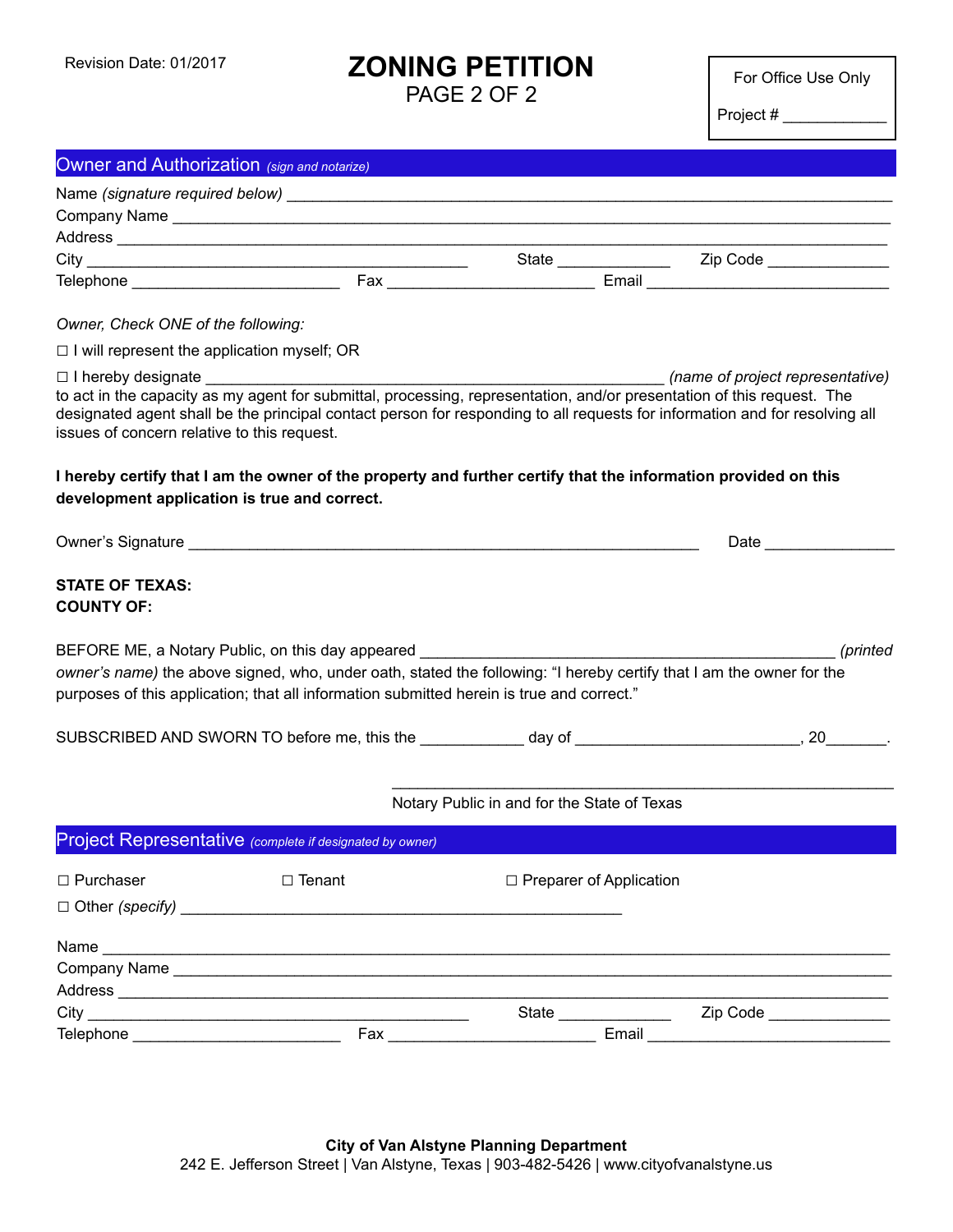

# **Zoning Requirements and Fees**

The following list of submission requirements should be used by the applicant as a guide in preparing a complete zoning change application. The City of Van Alstyne will also use the checklist to verify the completeness of the application at the time it is submitted. Applicants are responsible for submitting complete applications. Incomplete applications will result in the application being rejected for acceptance and will lengthen the development review process.

#### **Requirements**

The following must be submitted for a complete application packet in both printed and digital form (PDF or JPG):

•**Petition**: A completed Zoning Petition including all required signatures.

•**Applicant's Statement**: A typed summary which describes the purpose of the request.

•**Metes and Bounds Property Description**: A typed metes and bounds description of the subject site on 8 ½"x 11" paper and electronically submitted in MS Word format.

•**Zoning Exhibit** (Conceptual Site Plan):

4 folded copies (24" x 36") 4 copies (8 ½" x 11") Drawn to a scale at which all details of the drawing are legible at 8  $\frac{1}{2}$ " x 11" Zoning Exhibit requirements are listed on page 2 of this document.

#### •**Other Exhibits**:

Other exhibits may be required upon consultation with City staff such as flood studies, traffic impact analyses, etc.

If the applicant chooses to provide a PowerPoint presentation during either City Plan Commission or City Council Public Hearing, the PowerPoint must be submitted on portable electronic media to the City Clerk at least 24 hours in advance of the meeting

•**Filing Fee** (See Fee Schedule on Page 2)

#### Zoning Exhibit (Conceptual Site Plan)

A zoning exhibit is a detailed, scaled drawing that indicates existing and proposed site improvements. Prior to the submittal of development plans for projects that require a zoning change or special permit, the Planning and Zoning Commission and City Council must approve the requested zoning change or special permit. Commission and Council consideration shall include: conformance with the Comprehensive Zoning Ordinance; the Subdivision and Development Ordinance; the Master Transportation Plan; and all other applicable City ordinances and policies; and any other aspect deemed necessary to consider in the interest of providing for public health, safety, order, convenience, prosperity and general welfare of the community.

The Zoning Exhibit must conform to the standards listed on the Conceptual/Preliminary Site Plan Checklist, available on the City of Van Alstyne website (www.cityofvanalstyne.us).